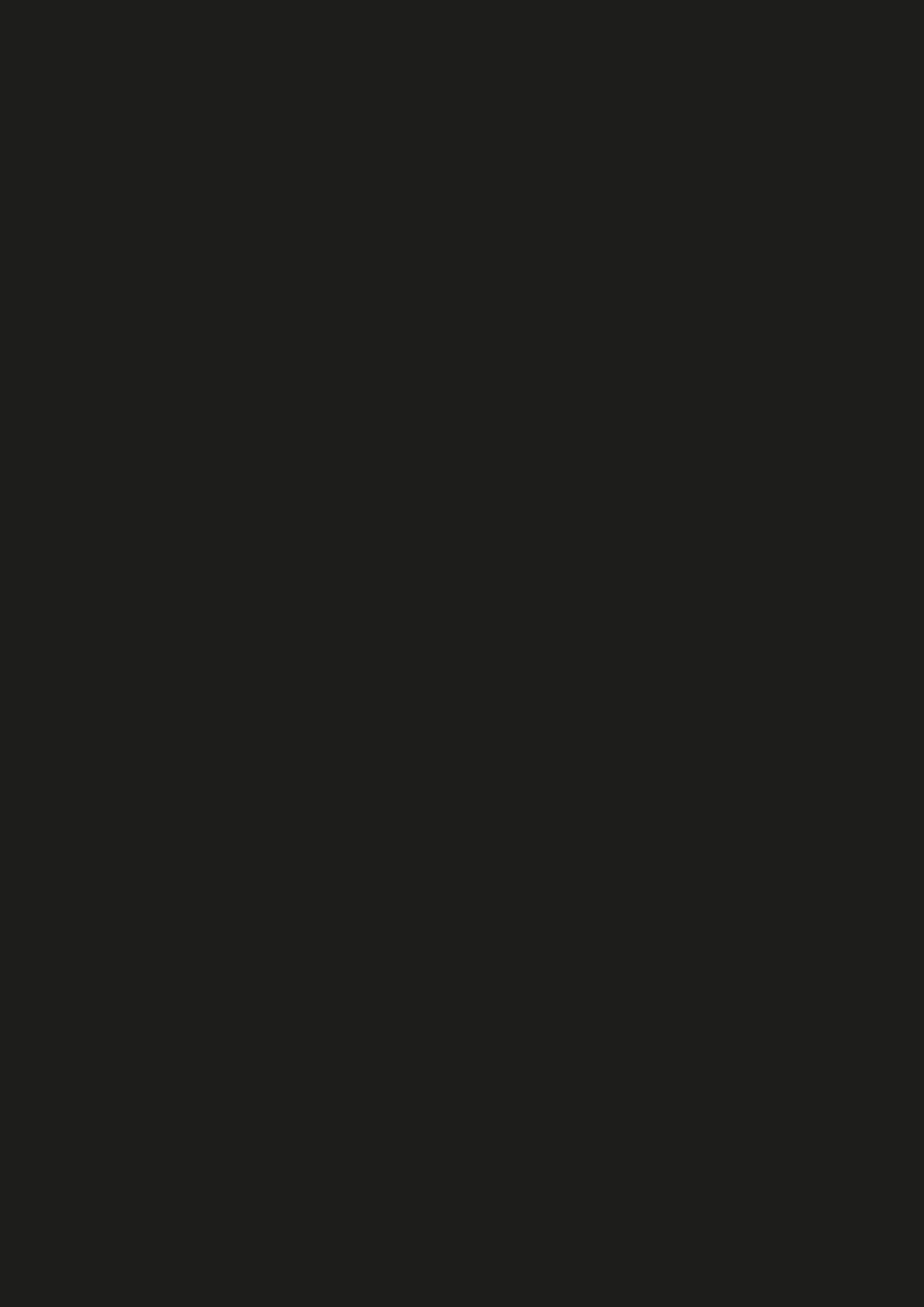

## Foreword

**As we turn to the second half of 2019, all economic data points to an extended late cycle with any recession a distant threat. Although volatility is likely to remain relatively high this year, we take a look at the benefits of being invested, compared to trying to time the market.**

Back in April, we thought that there were signs of inflation coming in higher than was being priced by the market. While inflation might still surprise to the upside, especially if trade tensions escalate, risks have faded. So we have removed our inflation investment theme.

There was a surge in bonds offering negative yields last month, after the US Federal Reserve signaled that more rate cuts were on the cards. With investors looking for ways to enhance returns, emerging markets bonds may be part of the answer. That said, selection will be key.

With interest rates low and geopolitical tensions to the fore, private equity may have a role to play in globallydiversified, multi-asset portfolios. The asset class has little correlation with bonds and commodities, offering diversification benefits.

The bounce seen in global equities in June was a welcome relief after May's sell-off. Focusing on equities with a quality bias still looks like the best approach, despite the high valuations. And with equities unlikely to climb much more over the rest of 2019, active strategies are preferable to passive ones.

Yours

**Jean-Christophe Gerard Head of Investments Private Bank and Interim Head of Private Bank EMEA**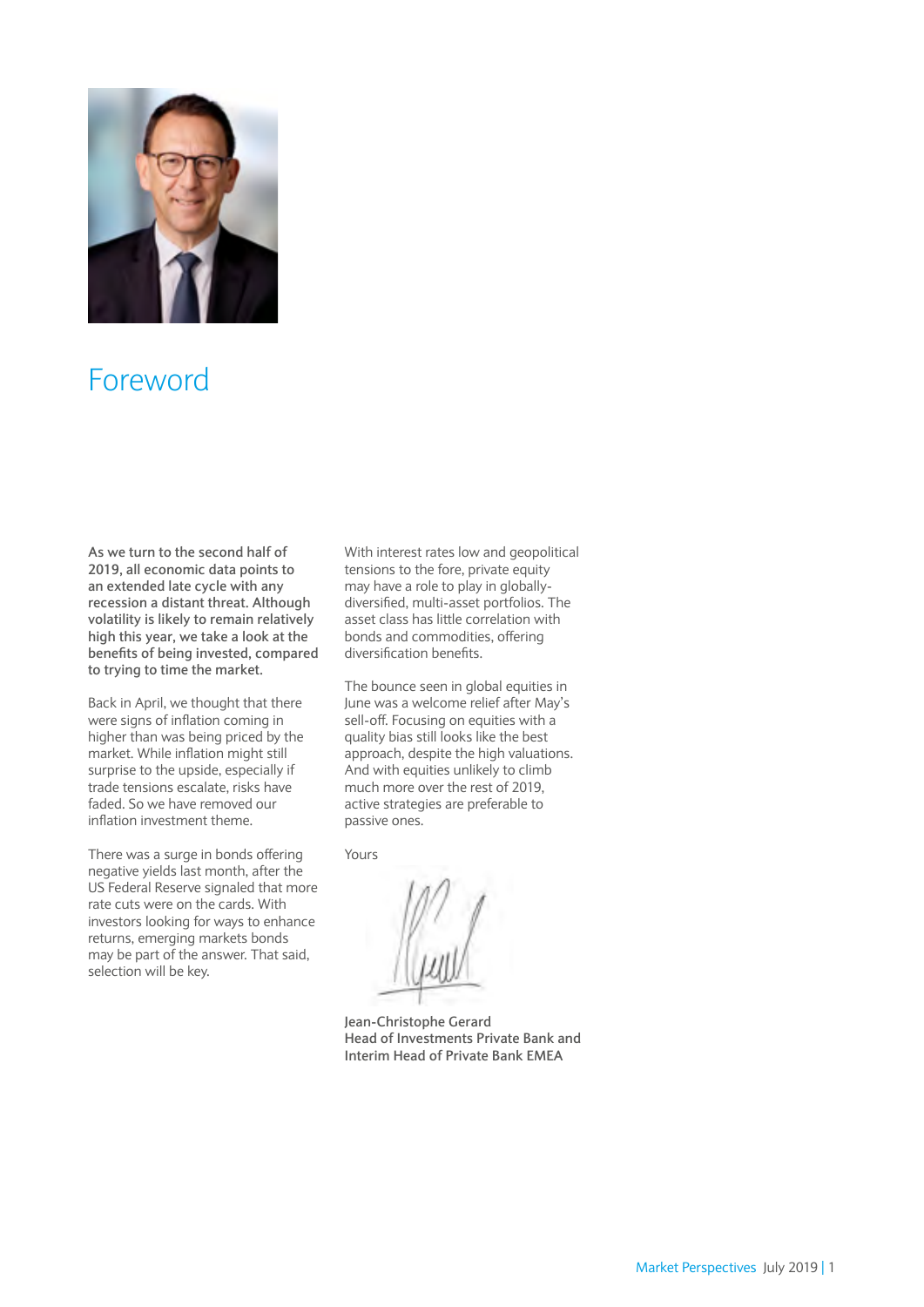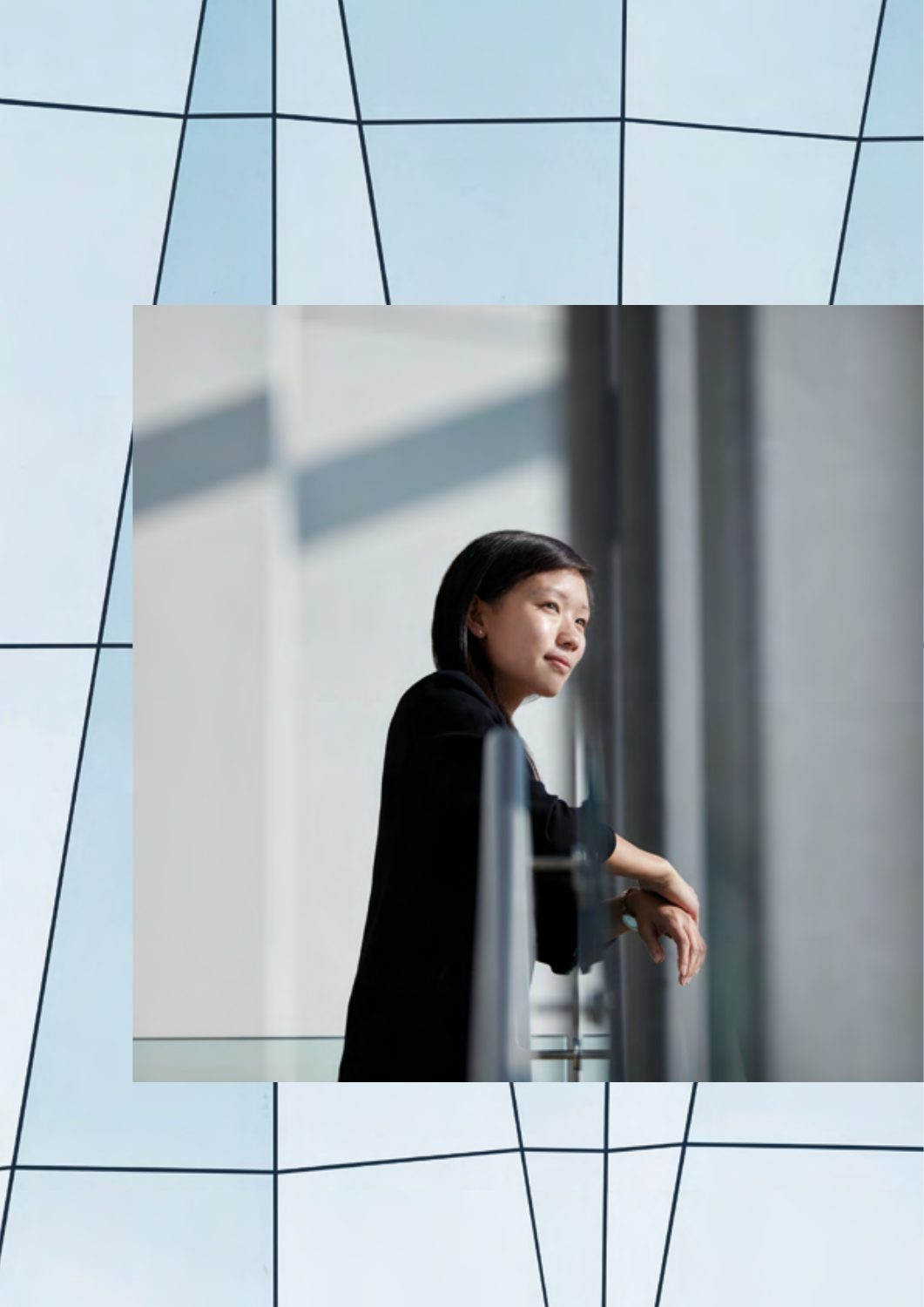## **Contents**

- 4 [Revisiting our investment themes](#page-5-0)
- 5 [Time to be selective in equities](#page-6-0)
- 6 [Time in, not timing, the market counts](#page-7-0)
- 8 [After the rally, focus on carry](#page-9-0)
- 10 [Rates likely to be range-bound after the rally](#page-11-0)
- 12 [Getting to grips with private equity](#page-13-0)
- 14 [Multi-asset portfolio allocation](#page-15-0)

### **Contributors**

- Gerald Moser, Chief Market Strategist gerald.moser@barclays.com
- Henk Potts, Senior Investment Strategist henk.potts@barclays.com
- Michel Vernier, CFA, Head of Fixed Income Strategy michel.vernier@barclays.com
- Jai Lakhani, Investment Strategist jai.lakhani@barclays.com
- Maria Vittoria Malavolta, Investment Analyst mariavittoria.malavolta@barclays.com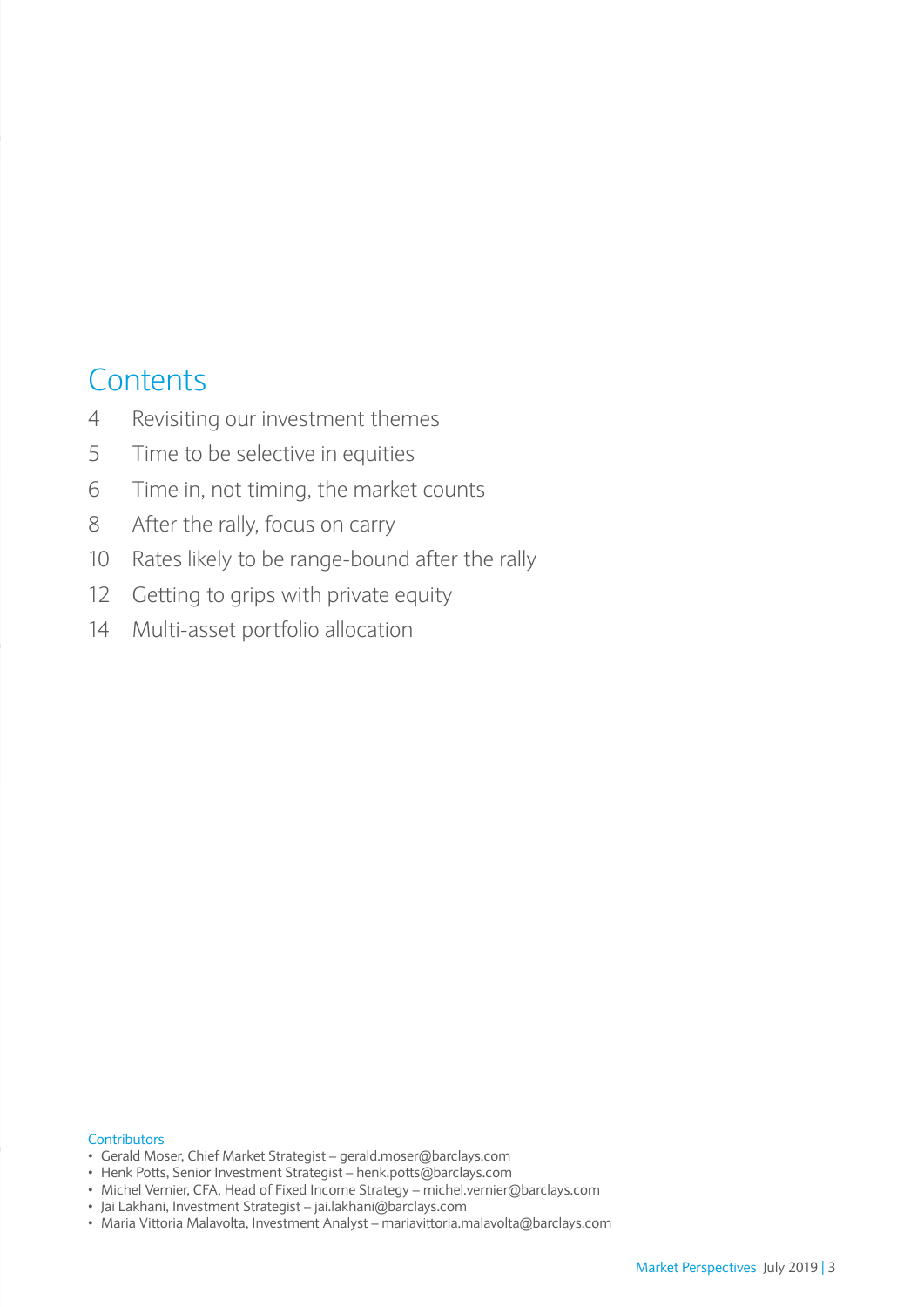<span id="page-5-0"></span>

Gerald Moser, Chief Market Strategist – gerald.moser@barclays.com

## Revisiting our investment themes

As we turn to the second half of the year, we see fewer catalysts for inflation to surprise to the upside.

In April, we defined our four investment themes for the next few months: 1) Investing in a late cycle; 2) Enhancing total return with carry and yield; 3) Inflation surprise risks; and 4) Tactical opportunities. The latest data and market developments reinforce our confidence in all our investment themes, except for inflation surprise risks, which we close today.

#### All data points to an extended late cycle

The data confirms that we are late cycle, but at the same time we do not see a recession on the horizon. Manufacturing data have been slowing globally and trade tensions threaten to deepen the issue. That said, European manufacturing seems to have reached a trough while US data weakness is payback for strong inventory built up in the six months to March.

### "We do not see a recession on the horizon."

The typical imbalances that end an economic cycle (corporate and/or household debt, housing market overheating or banking sector instability) are not yet observable and central banks turned ever more dovish in June. For this reason, we continue to recommend a quality bias in equities, despite high valuations, and recommend active strategies over passive ones. In fixed income, we think that emerging markets sovereign bonds offer attractive prospects at this stage of the cycle.

#### Inflation surprises less likely

Back in April, we thought that some indicators pointed towards risks of higher inflation. Extremely tight labour markets in a few major countries, risks of unanticipated higher commodity



prices and flaring trade tensions were all risks that could have impacted inflation more than the market had priced. However, inflation figures continue to disappoint.

### "We do not see the inflation investment theme as compelling at this stage."

The global Citi inflation surprise index (see chart), which compares actual releases to expectations, continues to be negative. Central banks in the US, Europe and Japan are struggling to get inflation back to their target. Wage growth remains muted, trade tensions are easing and oil prices are off their highs. While inflation might still surprise to the upside, especially if trade tensions escalate, risks have faded. So we do not see the inflation investment theme as compelling at this stage.

#### Yield enhancement and tactical opportunities still relevant

We continue to seek strategies to enhance total return with yields and carry. The volatility increases seen across asset classes since April, which is typical of a late-cycle environment, provides opportunities to collect carry by selling volatility or getting higher coupons from products.

We favour dividend growers with strong free cash flow. In addition, the spike in volatility in the last three months provided tactical opportunities across asset classes. We will continue to look for those.

Source: Bloomberg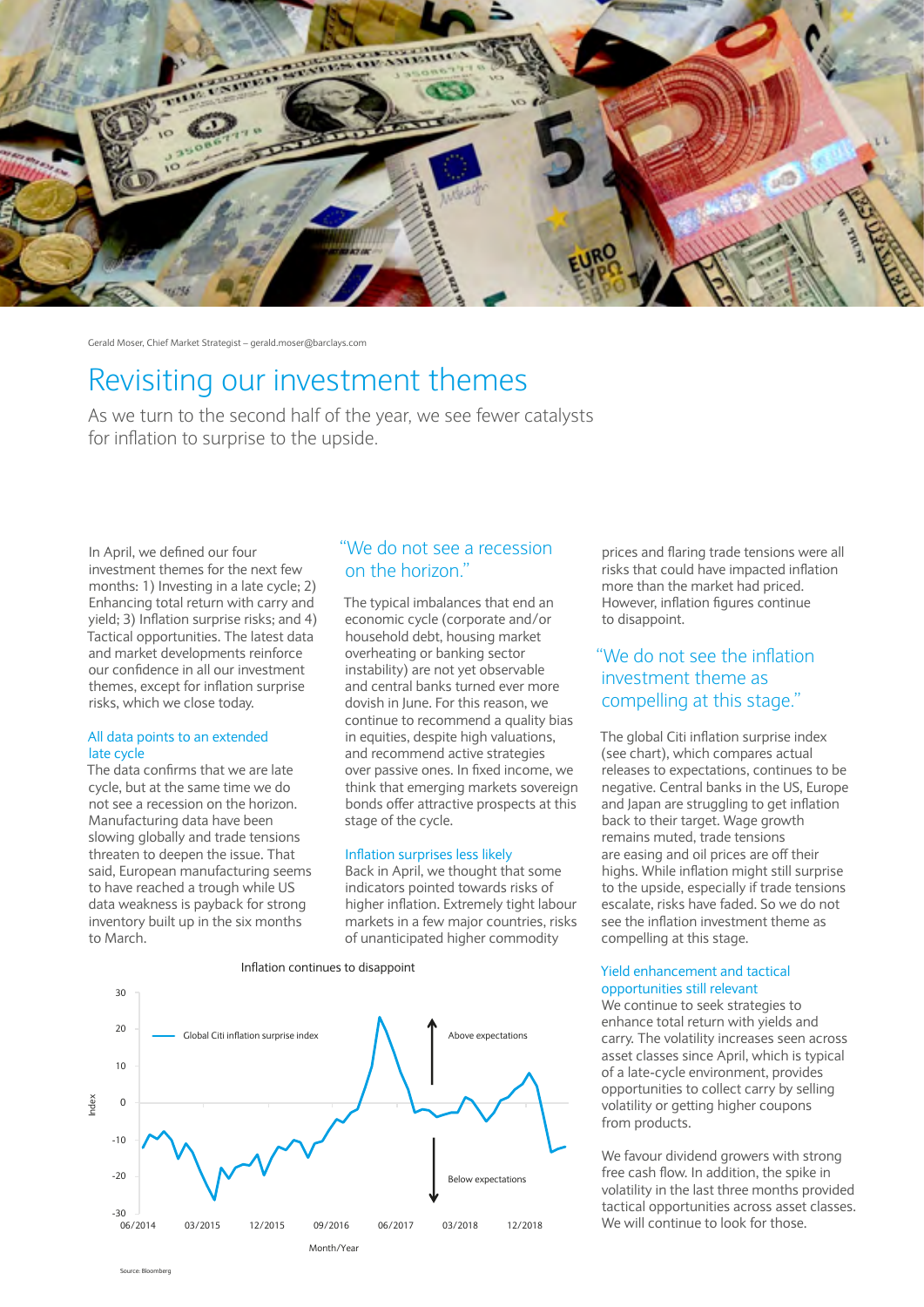<span id="page-6-0"></span>

Gerald Moser, Chief Market Strategist – gerald.moser@barclays.com

## Time to be selective in equities

After a strong first half for equities, valuations may struggle to climb much over the rest of 2019, so being selective in allocating to equities will be crucial.

Improving trade tensions and a dovish turn from the US Federal Reserve (Fed) and the European Central Bank (ECB) bolstered risk assets in June, notably equities, after the market weakness seen in May. So where next for equities in the second half of 2019?

#### Top of the range

The S&P 500 Index is trading around the 2900 level. However, last month we argued that the S&P was likely to trade in a range of between 2700 to 2900 and end the year between 2900- 3000. So we advise being selective when investing in equities and not relying on indices to deliver much more return.

### "We advise being selective when investing in equities."

While the upside in broad developed market indices is likely limited from here, we continue to see opportunities. For this reason, we advocate active management over passive, as single-stock selection is going to be necessary to achieve high returns from current equity market levels.

#### The risk of a melt-up

The conjunction of a dovish Fed and ECB, a trade agreement between the US and China and a rebound in manufacturing activity, would trigger another leg-up in equities.

While lower yields would likely push valuation multiples higher, improved fundamental data could generate positive earnings momentum. Furthermore, earnings expectations, notably in the US, are cautious and upward revisions could help equity markets to rise further.

However, the scenario above is not our base case. The ebb and flow of risks is unlikely to vanish soon and equities could fluctuate accordingly.

#### Preference for US equities and emerging markets

From a regional perspective, we continue to have a preference for US equities and emerging markets (EM). A more dovish Fed, coupled with a more conciliatory tone between large regions on global trade, could help EM to perform well over the rest of the year.

The outlook is more challenging for European equities. Financials, the largest sector across the European benchmark, is struggling with low interest rates and the recent easing bias from the ECB will likely worsen the situation.

#### Favoured sectors

We prefer consumer discretionary, healthcare and communication services. Those sectors offer structural growth, a much soughtafter characteristic in a low-growth environment. Consumer discretionary benefits from a healthy household sector on the back of a historically low unemployment rate. Communication services benefit from the growing trend in digitalisation and online services. Meanwhile, healthcare offers structural growth due partly to an ageing population, with a defensive bias.

"The ebb and flow of risks is unlikely to vanish soon and equities could fluctuate accordingly."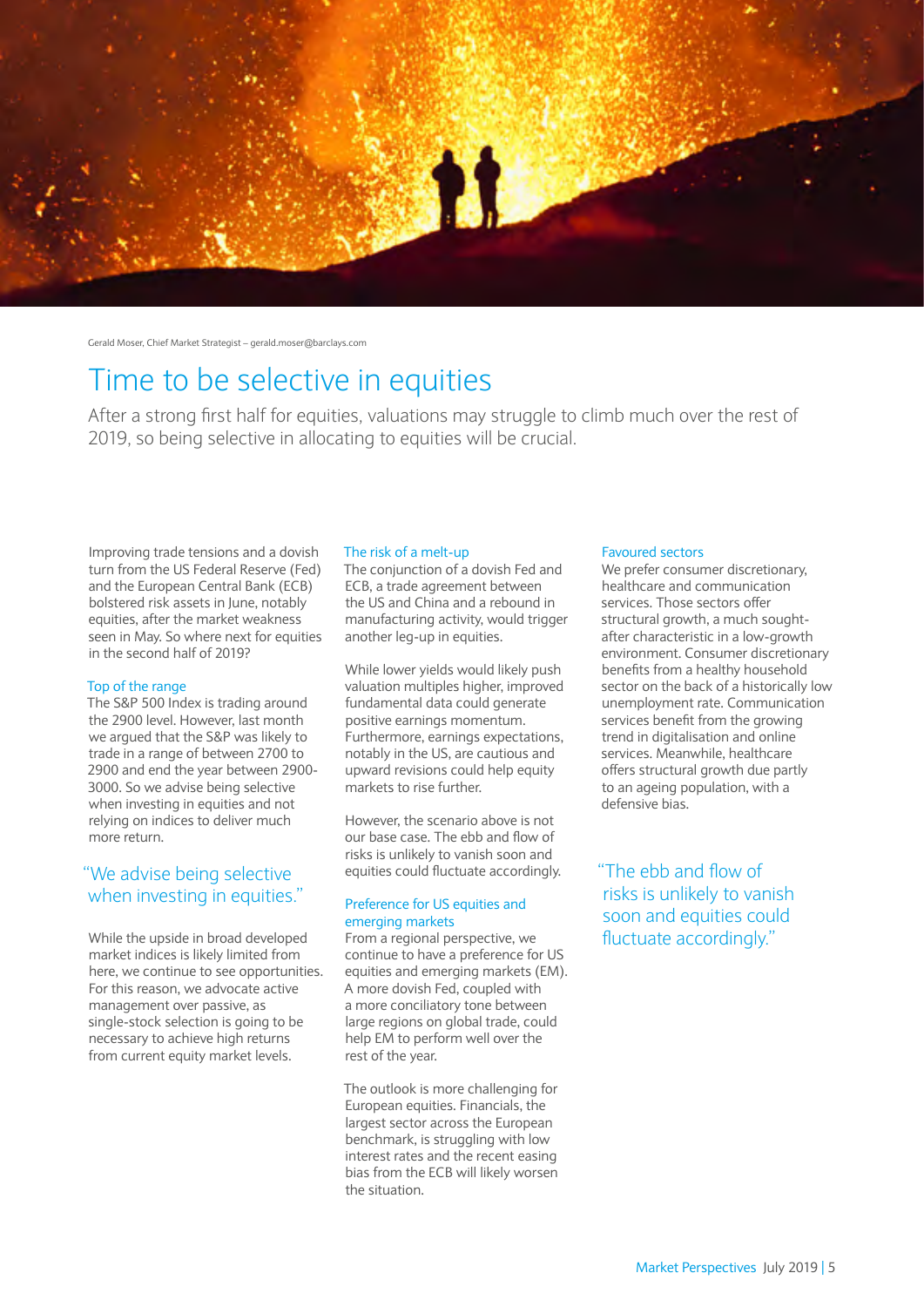<span id="page-7-0"></span>

Henk Potts, Senior Investment Strategist – henk.potts@barclays.com

## Time in, not timing, the market counts

In a period of escalating trade tensions, recession fears and elevated volatility levels, it is all too easy to forget the power of long-term investing.

#### Fighting cautious instincts

The longest period of economic expansion on record, coupled with surging geopolitical anxiety, has clients questioning if this cycle is coming to an end. Indeed, it has encouraged some to hold off investing in risk assets, or reduce exposure, and hold a significant proportion of their portfolio in cash.

In order to preserve the long-term purchasing power of their wealth, investors need to generate a return that is equal to or preferably higher than inflation. To meet that requirement, historically low interest rates have forced many to put money in higher-risk strategies rather than cash deposits.

Moving up the risk curve unnerves some clients in the short term, especially during challenging periods such as last year: equities, fixed income and cash all generated negative real returns in many markets in 2018. Out of the major asset classes, global equities were punished the most, posting their weakest performance since the financial crisis. This rather shocked investors who may have become complacent after years of positive real returns and low levels of volatility.

Equities have rebounded this year. But, a persistent wave of negative headlines continues to disturb markets. The flaring up of trade tensions in May and the consequent US\$2tn fall in equity values was a reminder of how quickly



stock markets can move over a short period of time. Against the backdrop of rising volatility and macro concerns, it is not surprising clients have been cautious about if and when to increase their exposure to risk assets.

#### When to invest?

History shows that identifying the perfect point to buy an investment is a difficult, if not impossible, game to play.

For long-term equity investors, the most effective entry point has generally been when headlines are the darkest and markets are weak and cheap. However, emotionally this can often be a difficult decision to make. Many investors invest when headlines are positive and equities are expensive. This means investors are vulnerable to buying high and selling low.

### "Investors are vulnerable to buying high and selling low."

#### What to invest in?

After appreciating the need to invest, the next hurdles to overcome are where to put your money to work and over what time horizon. The Barclays Equity Gilt Study 2019 shows the nominal performance of £100 invested in cash, bonds or equities between 1899 and 2018 (see chart).

Source: Barclays Equity Gilt Study, April 2019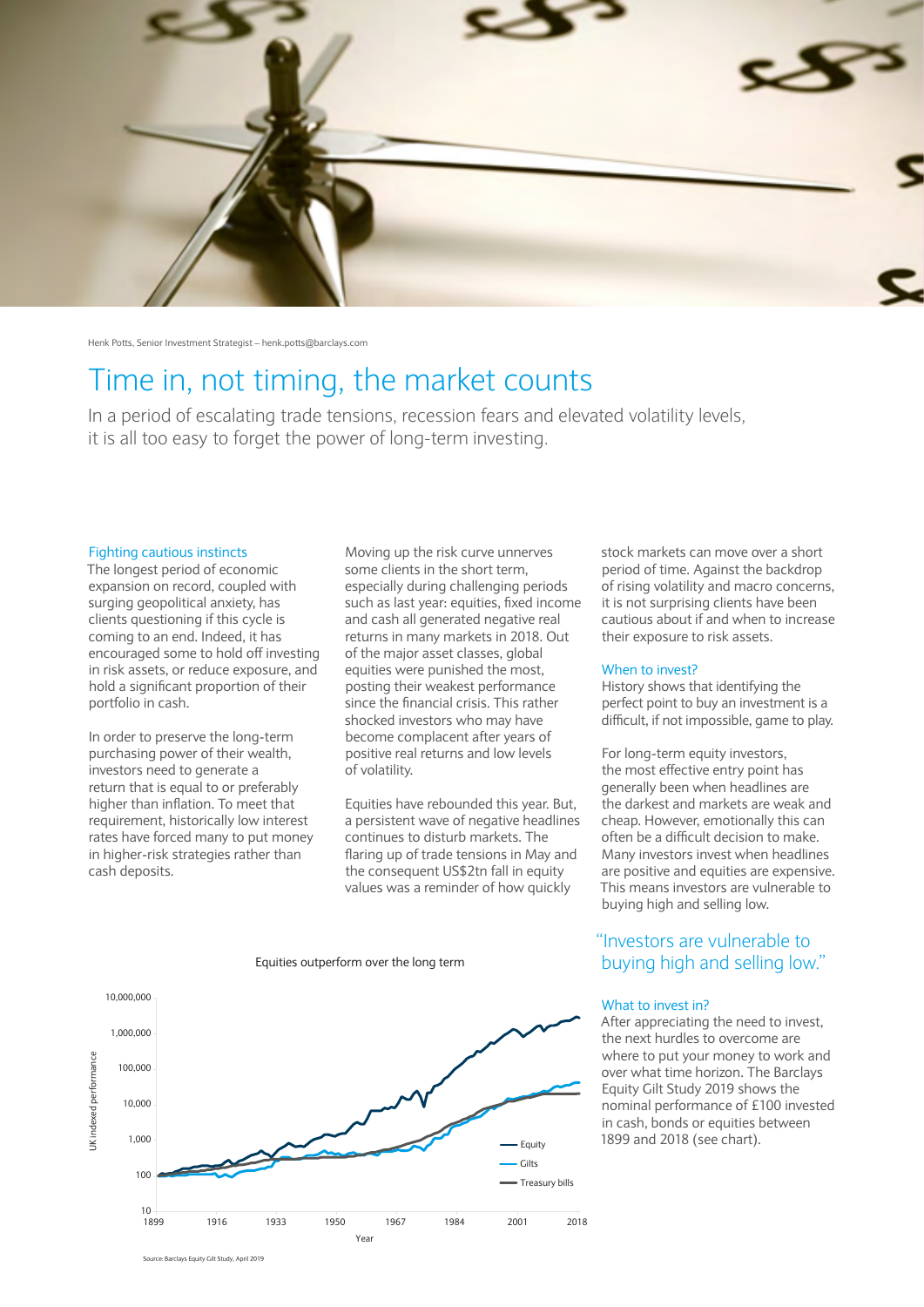The Barclays' study shows that £100 invested in cash in 1899 would be worth just over £20,000 today. If invested in gilts, the same £100 would be worth close to £42,000. However, £100 invested in equities in 1899 would now be worth around £2.7m. While the data provides compelling evidence of equities' outperformance over 118 years, most of us have far shorter investment horizons.

#### Time is on your side

Many market participants spend much energy trying to gauge the direction of stock markets in the short term. That effort would be better spent by considering the probability of outperformance across the major asset classes over a range of time periods.

Again we can turn to the Barclays Equity Gilt Study for the answer. UK equities outperformed cash for two consecutive years in 81 out of the 118 periods studied. So, while the probability of equities beating cash over two years in a row is 69%, extend the holding period to 10 years and your chances of beating cash rise to 91%. The corresponding equity outperformance comparison versus bonds is 68% over two years and 77% over ten.

Understanding the long-term risk/ reward profile of different asset classes should help investors make a more informed choice. Getting invested and staying invested through a balanced, globally diversified portfolio with a large weighting to equities has consistently given clients a much better chance of preserving and growing their wealth throughout different cycles. Time in the market is far more important than timing the market.

"Extend the period to 10 years and your chances of [equities] beating cash rise to 91%."

#### UK equity performance statistics since 1899

|                                      | Number of consecutive years |     |                |     |     |
|--------------------------------------|-----------------------------|-----|----------------|-----|-----|
|                                      | $\overline{2}$              | 3   | $\overline{4}$ | 5   | 10  |
| Outperform cash                      | 81                          | 83  | 85             | 87  | 100 |
| Underperform cash                    | 37                          | 34  | 31             | 28  | 10  |
| Total number of years                | 118                         | 117 | 116            | 115 | 110 |
| Probability of equity outperformance | 69%                         | 71% | 73%            | 76% | 91% |
| Outperform bonds                     | 80                          | 87  | 87             | 83  | 85  |
| Underperform bonds                   | 38                          | 30  | 29             | 32  | 25  |
| Total number of years                | 118                         | 117 | 116            | 115 | 110 |
| Probability of equity outperformance | 68%                         | 74% | 75%            | 72% | 77% |

Source: Barclays Equity Gilts Survey, April 2019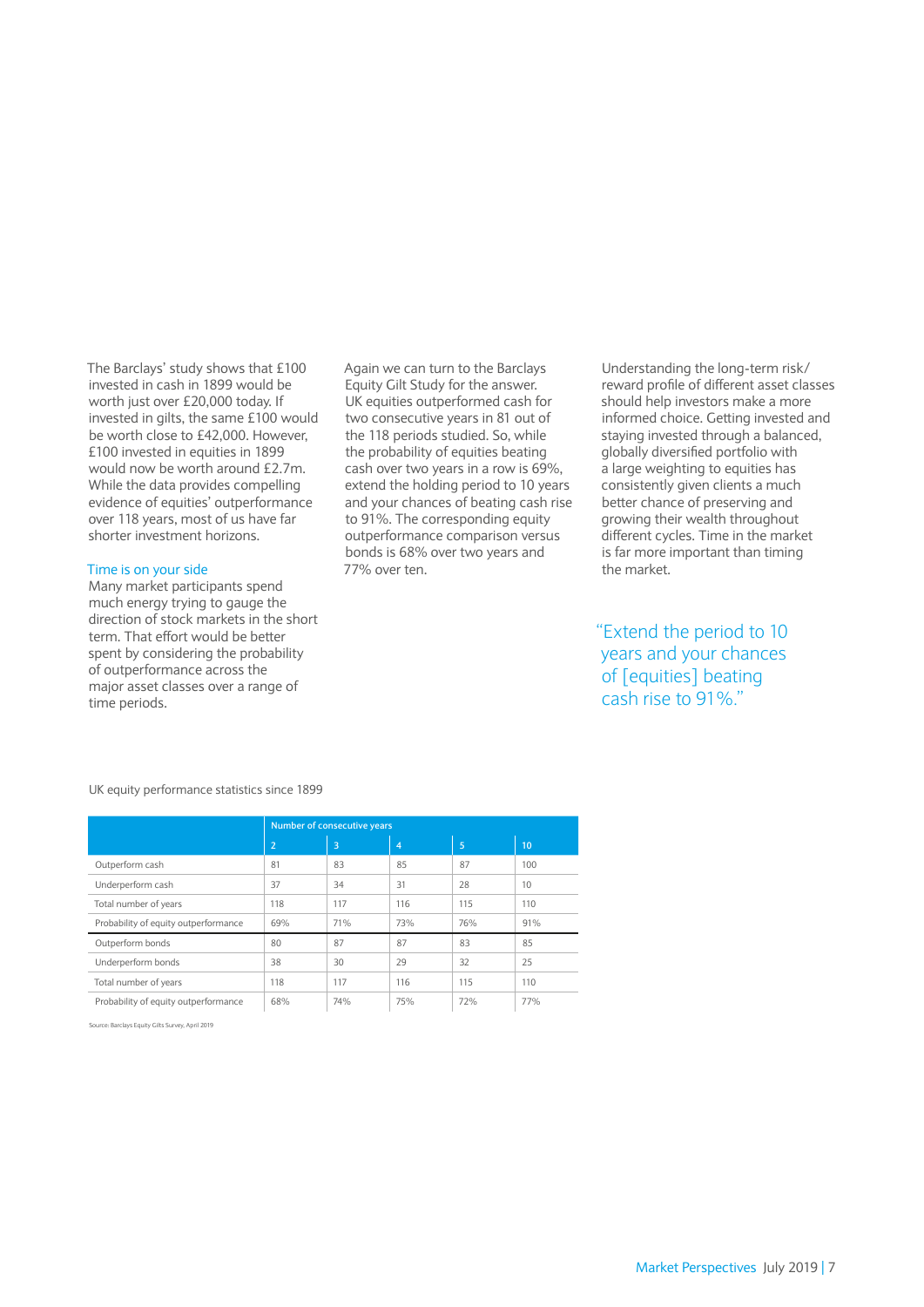<span id="page-9-0"></span>

Michel Vernier, CFA, Head of Fixed Income Strategy – michel.vernier@barclays.com

## After the rally, focus on carry

With increasingly dovish central banks and investors chasing yield opportunities, emerging markets bonds remain an option for global investors.

After the recent bond rally, yields in the developed markets are trading at depressed levels. Investors continue to look for alternatives and emerging markets offer enhanced yields. Volatility will likely increase due to global growth concerns, therefore selection will be key, but emerging markets bonds still offer an attractive risk-reward.

## "Emerging markets bonds still offer an attractive risk-reward."

#### Attractive yield opportunities

We highlighted in our previous publications that emerging markets bonds offer attractive yields on an absolute and relative basis, relative to investment grade or high yield sectors in developed markets.

Historically, accommodative central bank policy has supported flows into emerging markets bonds, which has supported bond prices. Meanwhile, central banks, like the US Federal Reserve Bank (Fed) or European Central Bank (ECB), paved the way for looser monetary policy in June. This has led to another wave of flows into emerging markets in the search for enhanced yields.

Not only emerging markets debt, but US and European high yield bonds have also delivered exceptional returns this year. We still believe that emerging markets bonds are preferable to high

yield alternatives, although selection in both markets is key.

In the following sections we compare key aspects between emerging markets and high yield debt.

#### Default risk

Default rates for US high yield and emerging markets bonds are at historical lows. Emerging markets corporate default rates (12-month trailing) of 1.4% in 2018 were significantly lower than the historical average of 2.8%. In the US, high yield default rates are also at depressed levels, at 2.8%, while European default rates for speculative corporates were 1.3% by end of last year.

## "Default rates for both US high yield and emerging markets bonds are at historical lows."

Given that more challenging market and economic conditions lie ahead, it is likely that default risk will increase from the current depressed levels globally. That said, supportive financial conditions and moderate growth should limit the risk of a sudden spike in both markets.

In the developed world, defaults among high yield bonds will likely occur with issuers who maintain a high operating leverage. Naturally, these can be found among smaller-sized issuers as opposed to established blue chip heavyweights.

#### Different dynamics

Historically, the dynamics of default rates within emerging markets differ from the developed markets. Default rates in these segments were usually clustered in certain regions or countries, coinciding with times when they were in distress. During 2001-2002 for example, Argentina accounted for nearly 40% of emerging markets corporate defaults. In 2015-2016, the sharp decline in commodity prices saw a surge in default rates in Latin America, specifically in Brazil, which was hit by recession and bribery scandals. In the same period, default rates in Asia-Pacific continued to decline.

It is important to note that, while the proportion of non-financial corporate investment grade issuers in emerging markets stood at around 20% 20 years ago, today investment grade issuers make up roughly 50%. The improved credit quality should be taken into account when comparing US high yield and emerging markets over the long term.

#### **Cyclicality**

While both high yield and emerging markets are prone to downturns, the dynamics are different.

Given the very high integration in the global value chain, Asian issuers are highly exposed to global growth and vulnerable to any global slowdown. Unsurprisingly, this makes the region most vulnerable to the ongoing trade tensions.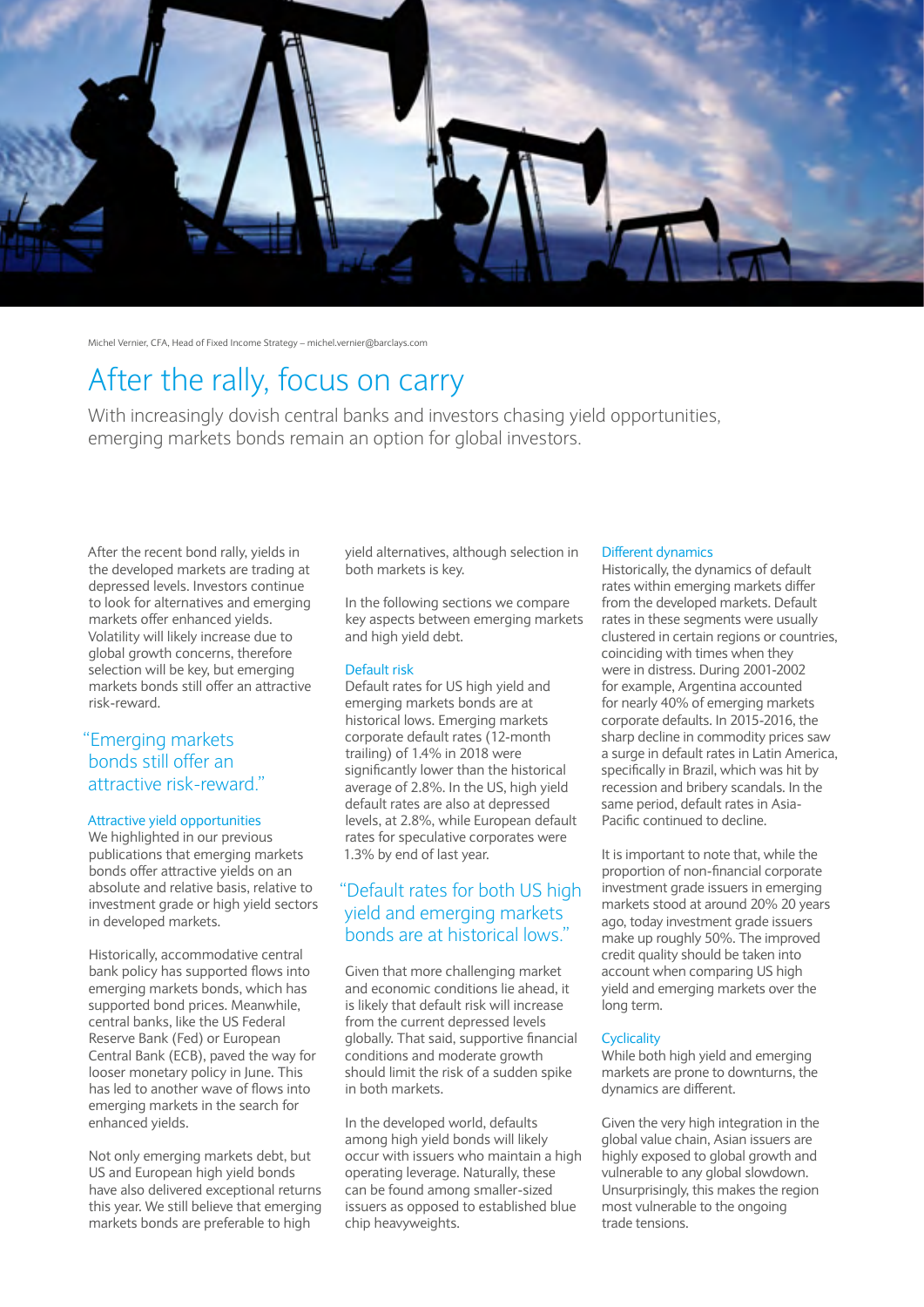Meanwhile, oil and commodity exporting countries are dependent on the commodity cycle. While supplydriven commodity price weakness may be looked through by investors, given the more temporary nature, demand driven weakness will have a more sustained effect on fiscal balances. The oil price volatility may lead to some pressure for oil producers like Brazil, Russia and the Gulf states, most notably Oman.

Overall, however, we believe that countries like Brazil and India, for example, should be able to cope well, even in a situation where either growth or commodity prices decline.

In the developed world we believe that companies with high operating leverage and cyclical exposure can be vulnerable in a period of declining operating profit. In this environment interest coverage can drop sharply, putting coupon payments and redemption at risk.

Additionally, US oil producers which have a comparable high breakeven cost for oil, will suffer when oil becomes more volatile. In such a scenario, we would favour national energy champions of established emerging markets countries to US high yield energy issuers.

### "US oil producers which have a comparable high oil breakeven cost, will suffer when oil becomes more volatile."

#### Spread levels

The recent Fed-induced rally led to a substantial tightening of both emerging markets and high yield bond spreads. While the average spread of the Bloomberg Barclays Emerging Market Aggregate Bond Index is just short of 300 basis points (bps), US high yield average spreads are trading at 380 bps.

High yield bonds may seem to offer better value than emerging markets bonds. However, the risks underlying lower quality issuers in the high yield markets reveal themselves in times of economic uncertainty. For example, during the sell-off in late 2018, average spreads of US high yield bonds widened dramatically to 540 bps from 300 bps, while the average spread of emerging markets bonds widened to 350 bps from 280 bps in

Looking back to the 2015/2016 commodity crisis, the higher beta of US high yield spreads became even clearer: average spreads of emerging markets bonds widened by 160 bps while the average spread of US high yield bonds widened by 440 bps causing significantly higher price volatility.

#### Higher spread volatility

In an environment where spread volatility is likely to increase, we think that emerging markets bond spreads offer better value than high yield spreads. But again, selection will be key.

Although we are not expecting a US recession in the near term, it is worth noting that emerging markets bond spreads traded at their tightest level around 10 months before the last two US recessions. Meanwhile, US high yield bonds saw their tightest levels 18 months before. This suggests a longer period of stable returns is available in emerging markets bonds in a latecycle environment.

the same period. "The risks underlying lower quality issuers in the high yield markets reveal themselves in times of economic uncertainty."



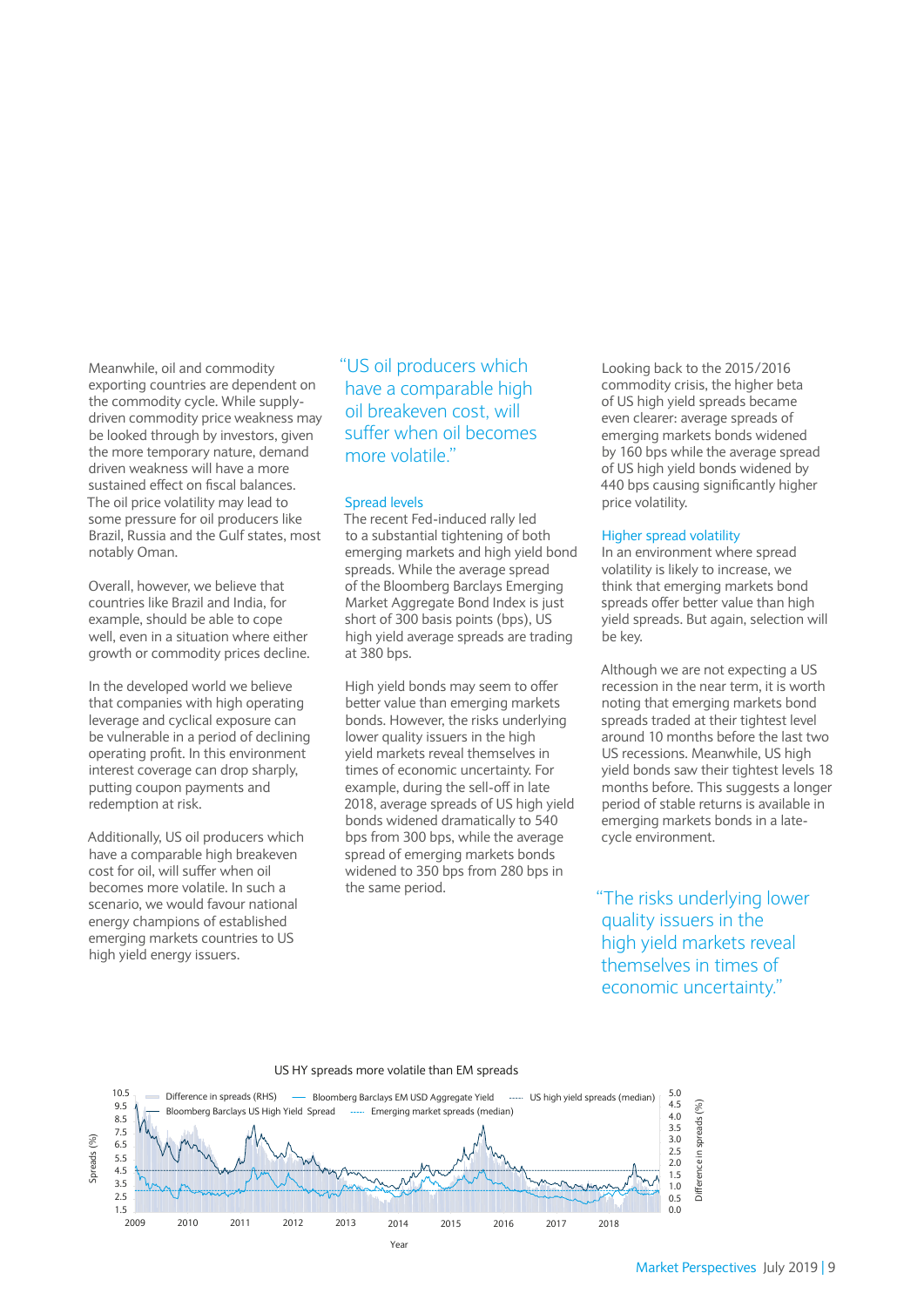<span id="page-11-0"></span>

Michel Vernier, CFA, Head of Fixed Income Strategy – michel.vernier@barclays.com

## Rates likely to be range-bound after the rally

Dovish central banks have triggered a global rally in rates. In the short to medium term, rates are likely to stay in the current range, with lower trending inflation expectations will be the focus in the longer term.

A football manager's decisions are often wrong in the eyes of the supporters. And when the team is not successful, the president of the club usually joins in. Sounds all too familiar to Jerome Powell, chair of the US Federal Reserve (Fed) who is facing criticism from some market participants and the US president alike.

#### Fed signals a move

In its June meeting the Fed has indicated that rate cuts are very likely. Markets quickly priced in a 100% chance of a 25 basis point (bps) rate cut in July which we agree with.

After last month's aggressive moves in the rate markets, it is hard to keep up. Is the yield curve still inverted or flat? Which part of the curve is inverted? How does it compare with other bond markets? The graph below illustrates recent developments in the EUR, GBP and USD sovereign curves.

#### US yield curve to steepen at short end

While the US sovereign curve was already flat at the beginning of the year, the market started to price in several rate cuts which has led to an inversion in the six month to the 2 and 3-year part of the curve. This has led to a slight steepening between the 10 and 2-year section of the curve. It is likely that the overall curve will soon start to steepen slightly for two reasons.

Firstly, lower Fed policy rates will resolve the inversion at the short end of the curve while rates in the longer end only have limited downside potential, at least in the medium term. Secondly, the overbought situation in the US long end of the bond market makes rates vulnerable to some retracement. In the long term, rates will closely watch the lower trending inflation expectations. This could keep yields at lower levels for some time.

The economic data does not clearly point to a recession in the short term, which would be needed to warrant another leg down in the long end of the curve. A neutral positioning is justified in our view.

"Markets quickly priced in a 100% chance of a 25 basis point rate cut in July."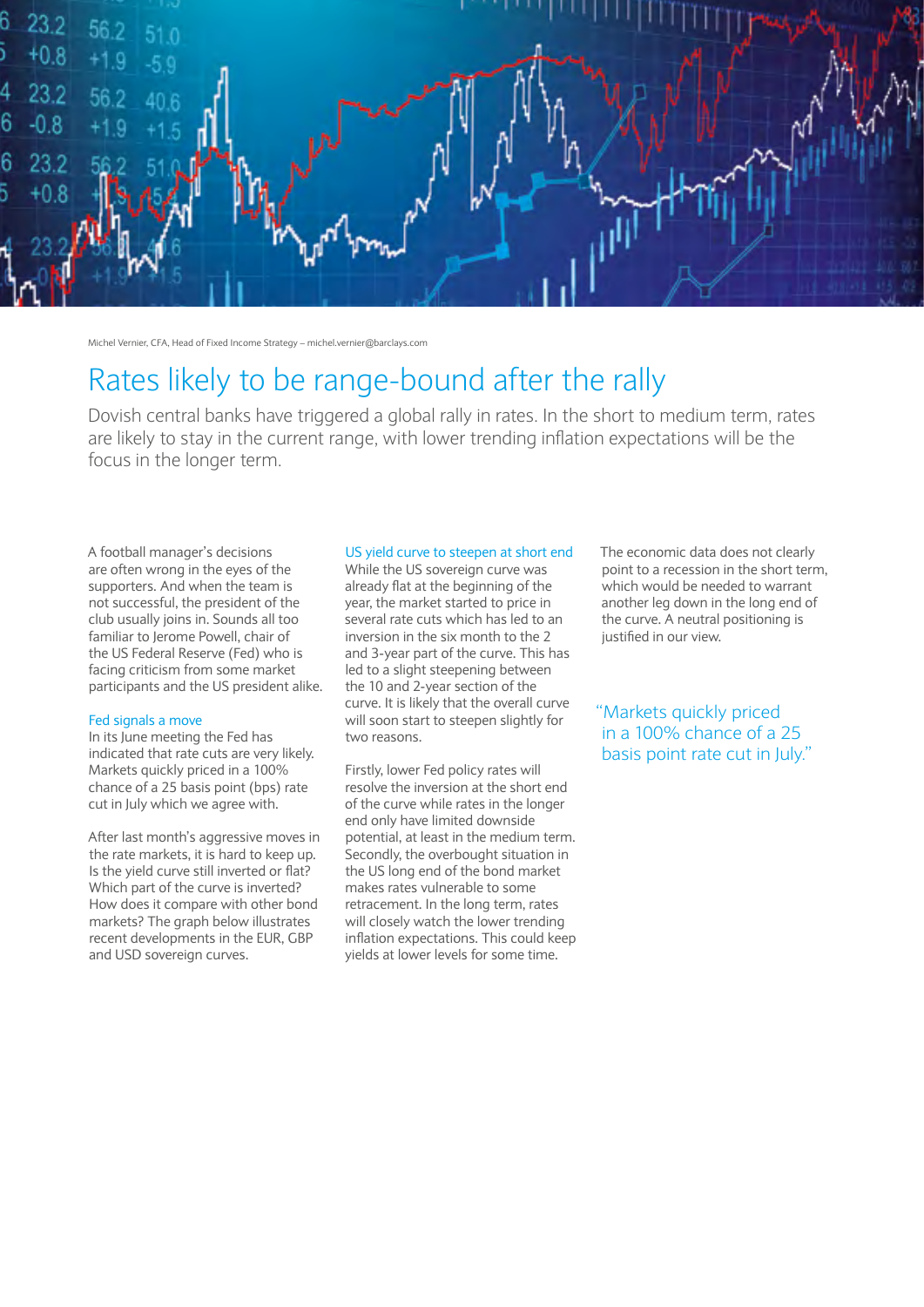European yields to stay low for longer In Europe, the central bank's more dovish policy language last month indicates that yields will stay low for longer amid a weaker growth outlook for the region, trade uncertainties and lower trending inflation expectations.

Unsurprisingly, longer tenors started to price in the policy shift, leading to a flattening of the curve, while the longer end (illustrated by the French sovereign curve) is still relatively steep. Given the potential effects of the trade tensions to Europe's core economies, Italian political uncertainty and weaker inflation expectations, a further flattening seems likely, suggesting deeper negative yields at the long end.

#### Higher UK interest rates look unlikely

The Bank of England (BOE) still tries to put the case forward that gradual rate hikes are likely once Brexit is resolved, justifying this with the excess demand in the UK economy. We expect the market to price out any possibility of rate hikes very soon. The economic data does not seem to support the BOE's ambition. Meanwhile, increased Brexit uncertainty will result in further pressure on the UK economy.

Investment grade bonds of longer duration offer a moderate carry and enhanced yield while providing a hedge should the UK economy deteriorate.

"Further flattening seems likely, suggesting deeper negative yields at the long end."

#### Flattening yield curves



Source: Bloomberg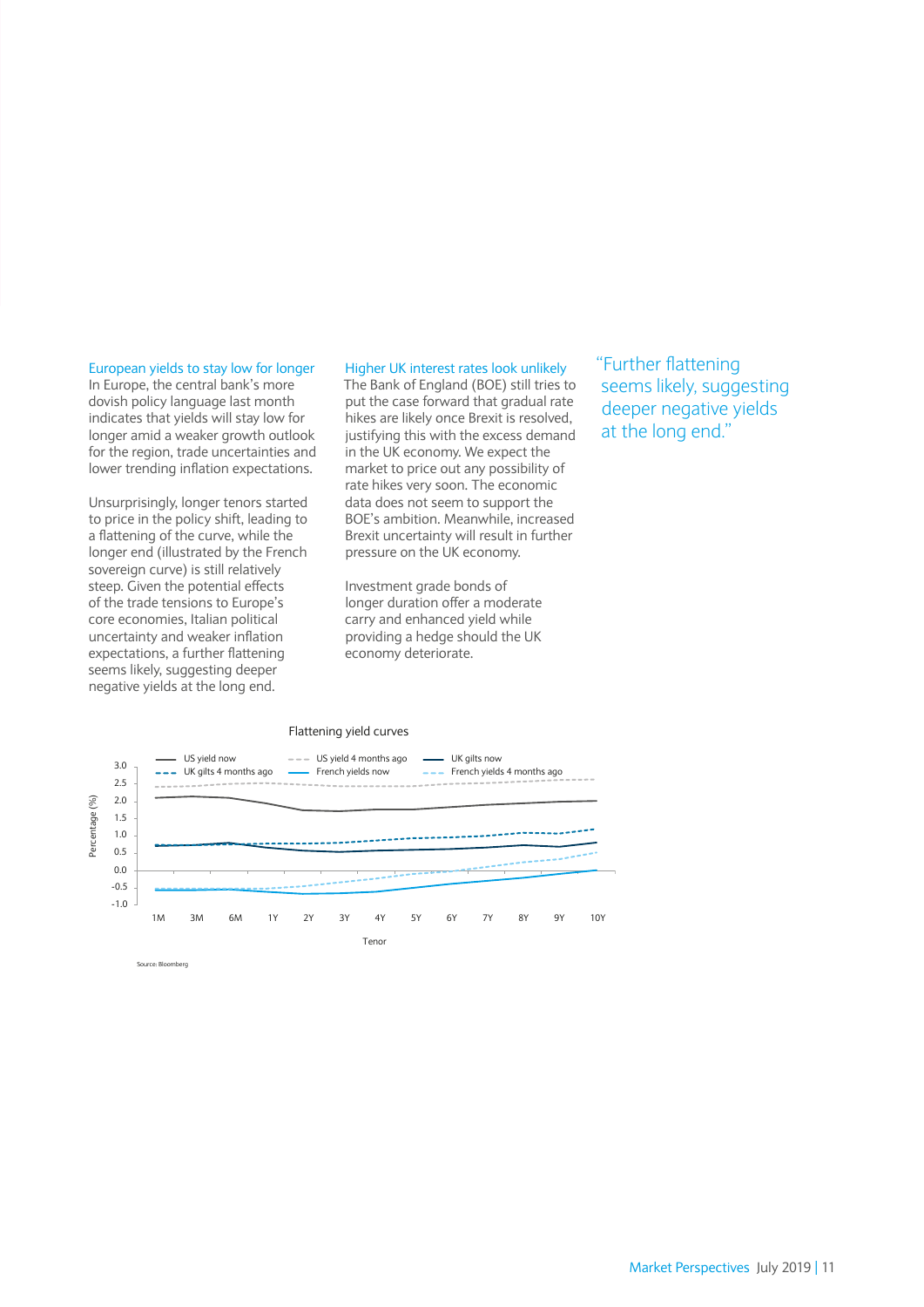<span id="page-13-0"></span>

Jai Lakhani, Investment Strategist – jai.lakhani@barclays.com Maria Vittoria Malavolta, Investment Analyst – mariavittoria.malavolta@barclays.com

## Getting to grips with private equity

Investing in private equity assets can help diversify portfolios and provide attractive riskadjusted returns in a low-yield world. However, picking the type of private equity investment that meets your needs its key.

#### Private equity: the basics

Private equity (PE) is commonly described as an equity or equityrelated investment into a company that is not publicly listed. PE can be accessed by direct investment into private companies or indirectly through fund exposure.

#### Long-term investment

Since capital flowing into PE funds tends to be committed for several years, PE is considered a long-term asset with typical fund terms of around 10 years. The cash flow cycle of the fund is characterised by negative cash flows (the so-called J-curve) during the investment period (which is usually three to five years) where capital is committed into companies.

### "PE is considered a long-term asset with a typical fund terms length of around 10 years."

Fund managers will seek to add value to the underlying company, via operational improvements, international expansion and mergers or acquisitions over a four to sixyear period.

Once the business plans have been executed, the company will be exited. The exit could be achieved through a listing on the public markets, private sale to larger corporates or even

to other PE funds with different investment criteria. After the exit has been made, the proceeds will be repaid to the investors.

There are several types of PE investments which target different stages of a company lifecycle and also different sizes of company. Venture capital is deployed in the early days of a company from initial idea through to revenue generation. Growth investment targets the next phase, as a company becomes well-established; while buyout investment occurs in more mature firms. Within buyout, companies range from small cap (minimum \$50-\$100m company size) through to mega cap (\$5bn+). This gives investors a wide selection of investment opportunities alongside diversification benefits.

#### Investment rationale

The fundamental reason to invest into PE is the potential to enhance returns significantly compared to more traditional investments. While PE and equity markets tend to have a high correlation, studies show that over 10 years PE has historically outperformed global equities by 4%. Another positive of PE includes its low correlation to other traditional investments (sovereign bonds, investment grade credit and commodities) which offers important diversification benefits in a multi-asset portfolio.

### "PE has historically outperformed global equities by 4%."

#### Key risks

Some key risks to consider for PE are an investment in a "blind pool", where it is not known at the outset which companies the fund will invest in, the length of time capital will be committed before being deployed and the time-span required to generate positive returns for investors, following an initial period of negative returns.

It is for these reasons that we believe these risks can be mitigated through secondary funds, as mentioned in the May issue of "Market Perspectives". The secondaries market has been growing at a rapid rate of 25% annually since 2010 with \$74bn traded in 2018 and about \$90-120bn expected to be traded within five years offering a wide range of buyers, sellers and assets alike. The market has historically been resilient across economic cycles, with lower return volatility compared to other PE asset classes, such as venture capital and buyouts.

"The secondaries market has been growing at 25% annually since 2010."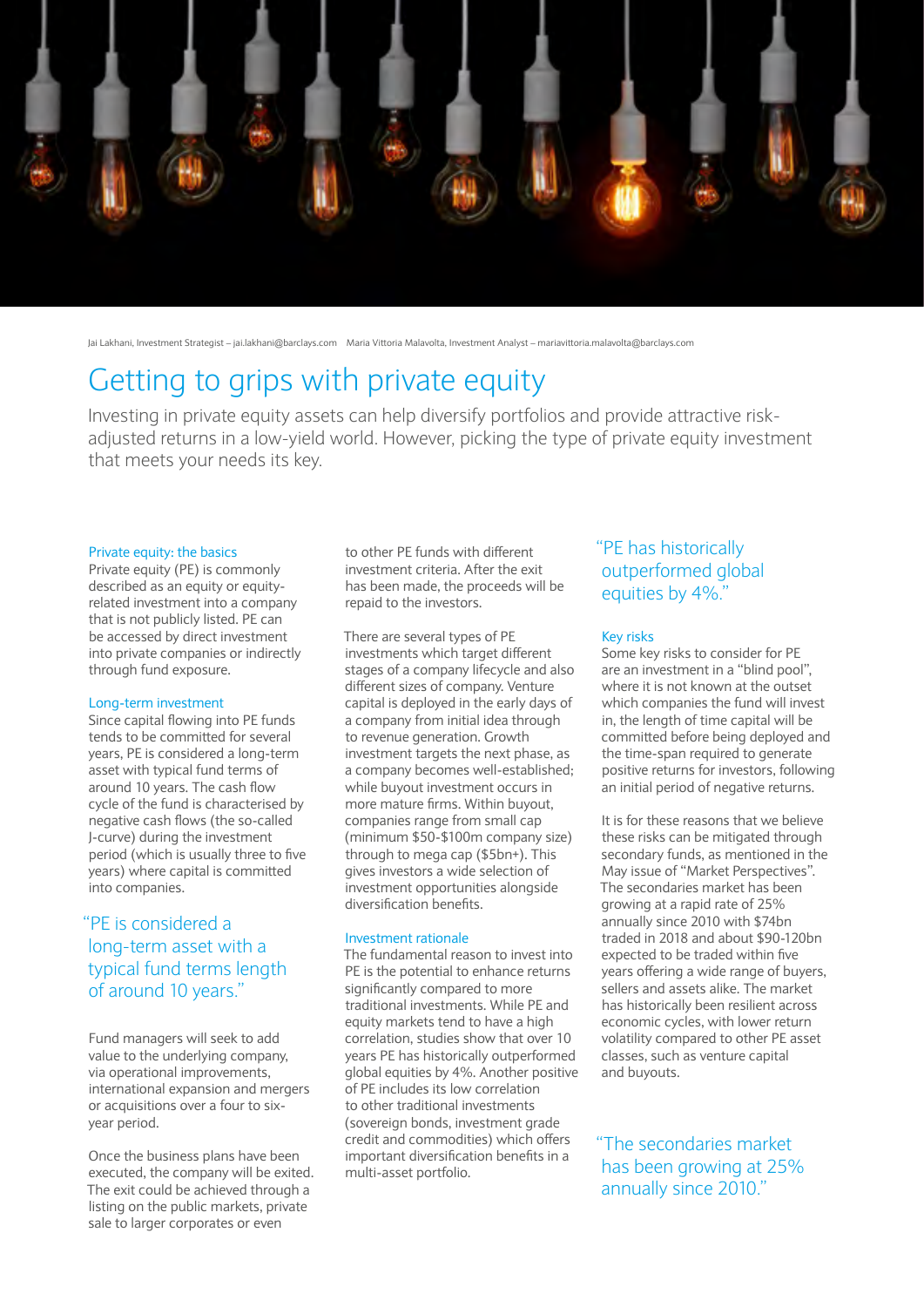#### Important factors worth noting with secondary funds are that:

- 1. They invest in funds after the initial investments are made (around years 4-7), when portfolios are already significantly funded and generating liquidity. Therefore, the element of blind pool investing is less prevalent, as most of the capital has already been called and invested.
- 2. By entering in at the later stages, the J-curve is likely to be mitigated and so a return on investment would likely happen over a shorter time horizon, as companies are closer to an exit process.
- 3. Due to the above two points, secondary investments have a lower multiple of invested capital versus investing in a fund from year one. However, the shorter investment holding periods ensure a comparable internal rate of return.

#### Enhanced risk-adjusted returns

Although the risk involved remains higher compared to more traditional asset classes, due to PE's long-term horizon and illiquidity, PE offers an enhanced risk-return profile which is especially attractive in the current low-rate environment. Recent studies reported that allocating a high percentage of a portfolio to PE generates larger returns than portfolios with minimal allocations.

Specifically, on a 20-year horizon, investors with more than 15% exposure to PE have been rewarded with a median annualised return of 8.1%. This, along with the immediate diversification benefits, provides a strong case for considering secondary investments core to an investor's private market portfolio.

#### Deciding what suits

Investors should assess carefully what types of PE investments suit them better, based on their liquidity needs. risk profile and expected returns. In general, we recommend exposure to PE via secondary funds to capture the illiquidity and complexity premium available in private markets, while mitigating some of the risks and ensuring high levels of diversification.

"On a 20-year horizon, investors with more than 15% exposure to PE have been rewarded with a median annualised return of 8.1%."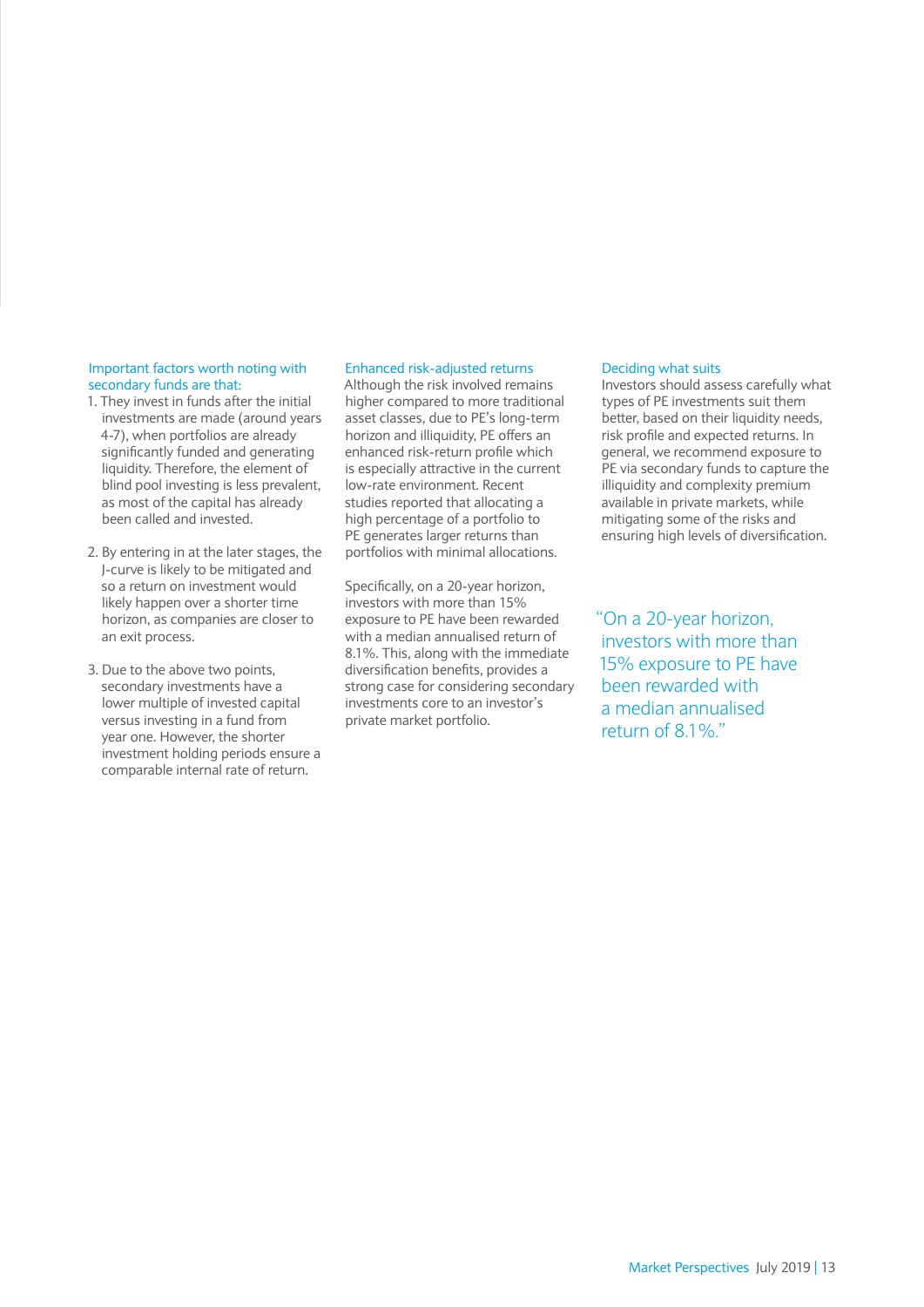<span id="page-15-0"></span>

Gerald Moser, Chief Market Strategist – gerald.moser@barclays.com

## Multi-asset portfolio allocation

Barclays Private Bank discusses asset allocation recommendations within the context of a multi-asset class portfolio. Our views elsewhere in the publication are absolute and within the context of each asset class.

Cash and short duration bonds: neutral Our preference for higher quality, liquid opportunities makes short duration bonds look attractive from a risk-return perspective, especially in the context of an inverted yield curve.

Nonetheless, we maintain a neutral exposure to the asset class, as real interest rates remain negative in most regions.

#### Fixed income: neutral

We see moderate risk-return opportunities in fixed income, given the recent spread tightening and late-cycle dynamics. Sovereign rates are less attractive in the context of a low yield environment and we see the higher-quality segment of corporate credits as a better alternative, given their relative safety and additional yield.

We remain cautious on the riskier parts of corporate debt, as high yield spreads look unappealing for the level of risk taken, at a time when credit events may be on the rise. Emerging markets bonds remain our favourite call to enhance returns at this stage in the cycle, due to their yield pickup.

#### Developed government bonds: neutral

Developed government bonds worldwide have been losing their appeal as rates edged down amid lower economic growth, inflation and monetary policy expectations. The ongoing trade spat has further depressed yields as investors rotated out of risky assets into the safety of

sovereign bonds. Given this backdrop, we anticipate the asset class to predominantly be a diversifier rather than a major source of returns.

Although US dollar real rates remain at historically low levels, they are still too attractive to ignore, relative to the other developed bond markets.

Given the potential effects of the trade tensions to Europe's core economies, Italian political uncertainty and weaker inflation expectations, European bond markets are likely to see a further flattening, suggesting deeper negative yields at the long end.

The Bank of England (BOE) still tries to suggest that gradual rate hikes are likely once Brexit is resolved, with excess demand in the UK economy. We expect the market to price out any possibility of rate hikes very soon. The economic data does not seem to support the BOE's ambition. Meanwhile, increased Brexit uncertainty will result in further pressure for the UK economy.

#### Investment grade bonds: neutral

A still benign macro outlook and easing interest rates should be broadly positive for investment grade bonds. Nevertheless, we remain neutral on the asset class, amid mounting concerns over the rising pile of corporate debt.

Although spreads have tightened significantly since the beginning of this year, we believe investment grade bonds will continue to earn some carry and thus outperform low yielding government bonds, specifically in Europe.

#### High yield bonds: low conviction

While default rates are at historically low levels and corporate fundamentals remain robust, we maintain low conviction to the asset class, as margin pressure typically increases late in the economic cycle.

Following the recent rally in riskier assets, high yield bonds look expensive. Spreads are tight by historical standards, which we do not view as attractive in the context of the credit and liquidity risk taken and the returns available from other asset classes.

#### Emerging markets bonds: neutral

The US Federal Reserve's (Fed) accommodative stance should continue to provide some relief to the largely dollar-denominated emerging markets (EM) debt market, despite the recent weakness of local currencies.

Although choppy energy prices and the escalation in trade disputes provided a headwind to emerging markets bonds, credit quality hasn't deteriorated and economic momentum remains reasonably positive.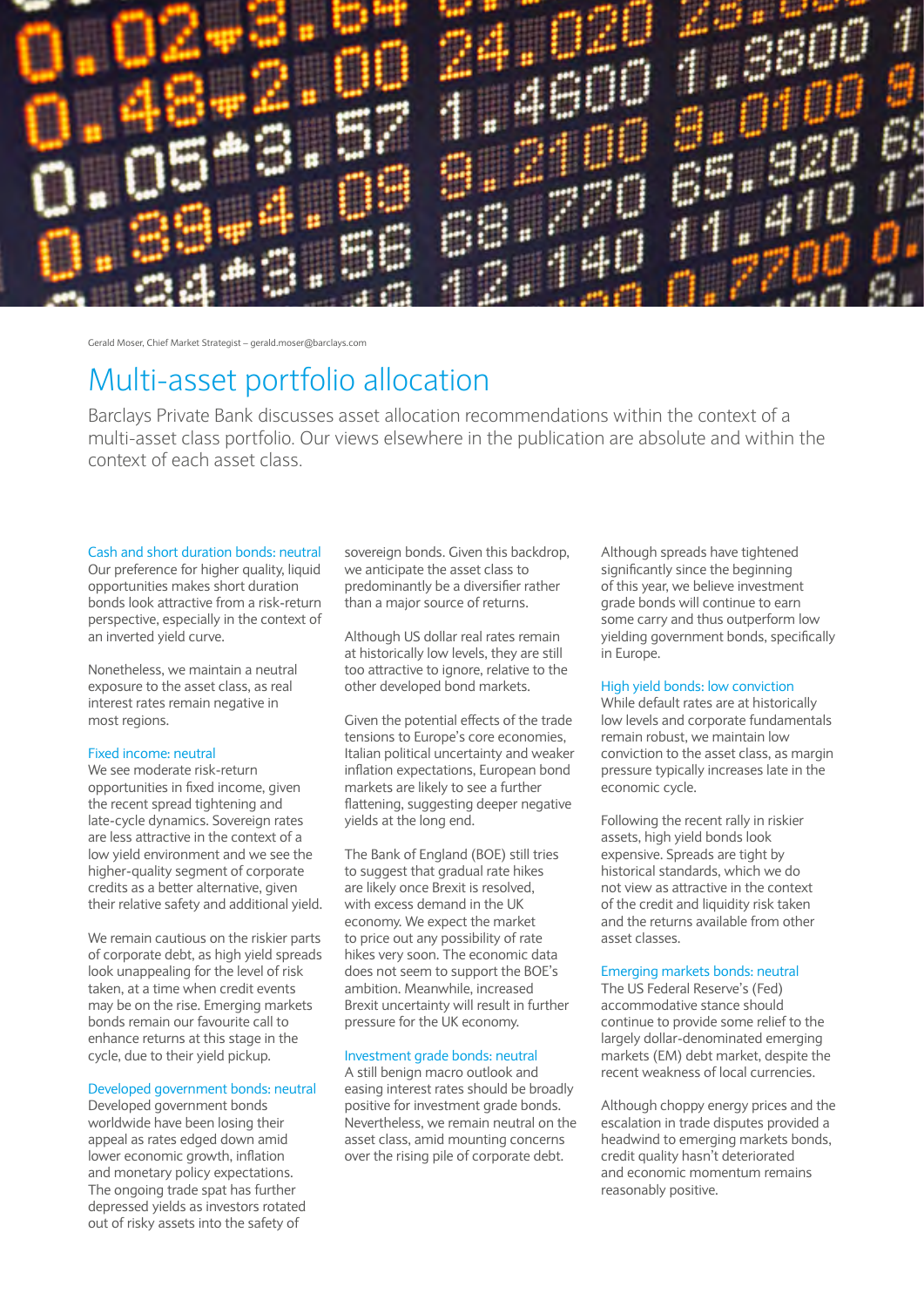Spreads have tightened since the beginning of the year as investor flows reverted back into EM bonds amid improving sentiment, but they remain wide versus high yield bonds. We favour US dollar emerging markets hard-currency bonds due to their relatively attractive valuations.

#### Equities: positive

Positioning in growth companies and in particular developed markets is our preference, given our view that in the late cycle alpha (actively selecting equity) outperforms beta (passively following an index).

The recent repricing in emerging markets equities resulting from trade tensions provides what we believe is a short-to-medium term entry point. However, not all emerging markets are created equal, with structural trends in Asia appearing to provide more attractive opportunities than Latin America.

But in the context of a multi-asset portfolio with a long-term investment timeframe, we have a higher conviction in developed market equities and remain neutral on emerging markets equities.

#### Developed market equities: high conviction

Earnings growth is still expansionary, albeit slowing, with growth forecast to be low-to-mid single digits over the year ahead. Healthy fundamentals continue to underpin the investment case for this asset class, while valuations are not excessively stretched compared to history.

Although investor sentiment has been tested by renewed trade turmoil, less restrictive central banks and fairly constructive macro data from both sides of the Atlantic should support recovery globally and lift the asset class further.

We favour active management and selective stock picking of companies with strong balance sheets, although we are agnostic on the geographical allocation of our equity positions. We focus on businesses with high cash returns on capital, with conservative capital structures and ideally an ability to reinvest cash in future growth at equally high rates of return. The US tends to offer more opportunities to invest in these kind of businesses, meaning that North America remains the largest geographical weighting within the equity allocation.

#### Emerging markets equities: neutral

While markets have grown increasingly cautious following heightened protectionism fears, emerging markets equities should benefit from attractive valuations and steady economic activity in the region, underpinning expansionary, albeit softening, growth.

We expect fiscal and monetary easing in China to counteract a slowdown in the region and limit downside risk to earnings expectations. Trade tensions still pose a risk but will likely dissipate as economic pragmatism should eventually prevail.

#### Other assets: negative

Alternative asset classes will continue to provide diversification to our portfolio, but are not expected to be the main drivers of returns. Gold is set to benefit from its status as safe haven in the late cycle, while real estate and alternative trading strategies are underpinned by a weak investment case.

#### Commodities: neutral

The sole exposure within commodities continues to be our position in gold which we view as complementary to the other risk mitigating assets in the portfolio, especially in light of the low interest rate environment and global trade fears.

We find little attraction in this asset class outside of precious metals and find our risk budget better deployed elsewhere.

#### Real estate: low conviction

Real estate should provide mild diversification benefits, although the asset class faces structural challenges from the rise of online retailers and weaker economic growth could prove to be a headwind.

#### Alternative trading strategies: low conviction

We maintain a low conviction in alternatives due to their high expense and a lack of investment opportunities in this space. The limited use of leverage should further cap returns for the asset class.

Nonetheless, the recent spike in volatility caused by renewed trade tensions may lift the asset class, at least in the short term.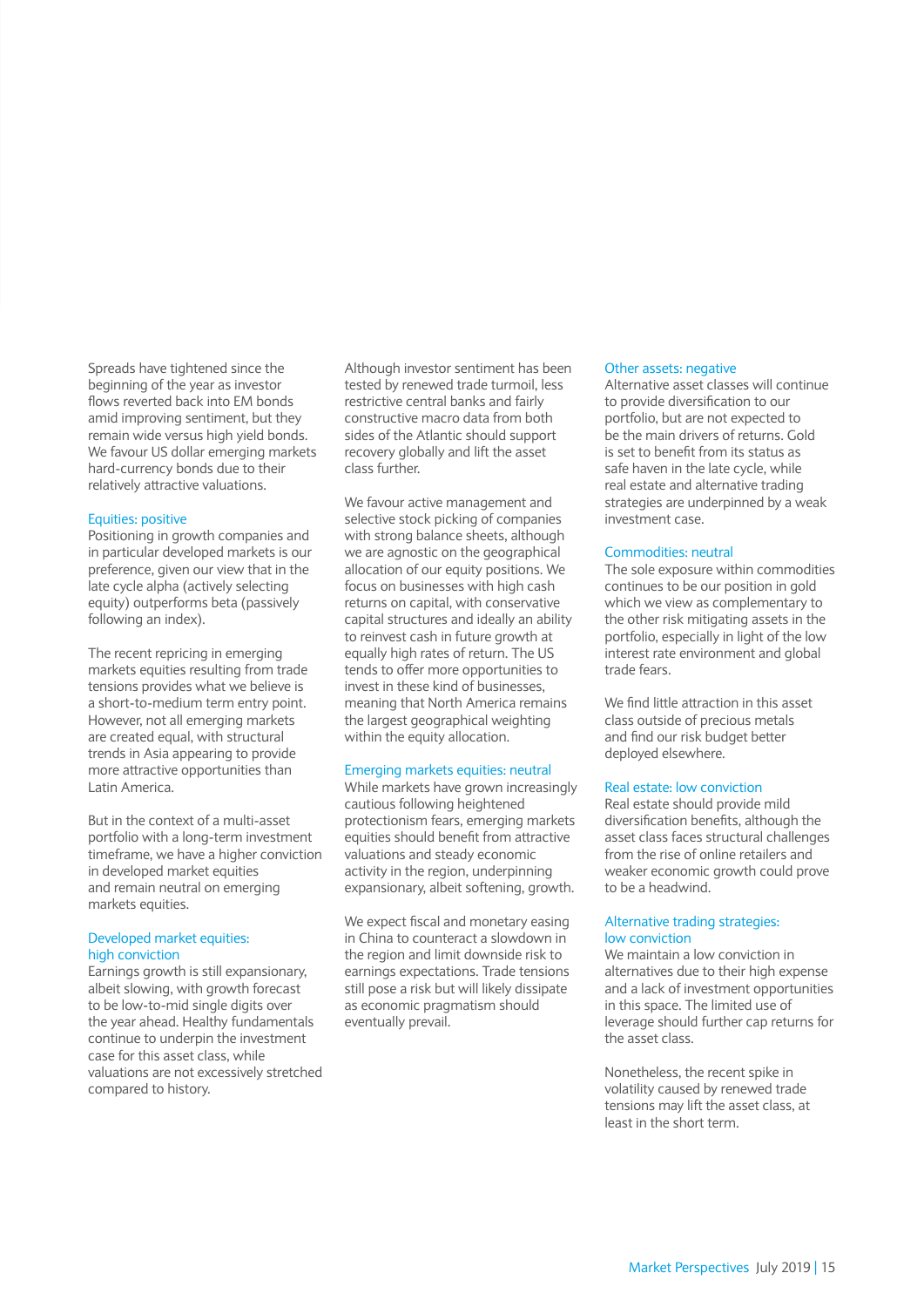**Investments can fall as well as rise in value. Your capital or the income generated from your investment may be at risk.**

This communication is for Barclays Private Bank customers only. This document has been issued by the Investments division at Barclays Private Banking and Overseas Services ("PBOS") division and is not a product of the Barclays Research department. Any views expressed may differ from those of Barclays Research. All opinions and estimates included in this document constitute our judgment as of the date of the document and may be subject to change without notice. No representation is made as to the accuracy of the assumptions made within, or completeness of, any modeling, scenario analysis or back-testing. Barclays is not responsible for information stated to be obtained or derived from third party sources or statistical services, and we do not guarantee the information's accuracy which may be incomplete or condensed.

This document has been prepared for information purposes only and does not constitute a prospectus, an offer, invitation or solicitation to buy or sell securities and is not intended to provide the sole basis for any evaluation of the securities or any other instrument, which may be discussed in it. Any offer or entry into any transaction requires Barclays' subsequent formal agreement which will be subject to internal approvals and execution of binding transaction documents. Any past or simulated past performance including back-testing, modeling or scenario analysis contained herein does not predict and is no indication as to future performance. The value of any investment may also fluctuate as a result of market changes.

Neither Barclays, its affiliates nor any of its directors, officers, employees, representatives or agents, accepts any liability whatsoever for any direct, indirect or consequential losses (in contract, tort or otherwise) arising from the use of this communication or its contents or reliance on the information contained herein, except to the extent this would be prohibited by law or regulation. This document and the information contained herein may only be distributed and published in iurisdictions in which such distribution and publication is permitted. You may not distribute this document, in whole or part, without our prior, express written permission. Law or regulation in certain countries may restrict the manner of distribution of this document and persons who come into possession of this document are required to inform themselves of and observe such restrictions.

The contents herein do not constitute investment, legal, tax, accounting or other advice. You should consider your own financial situation, objectives and needs, and conduct your own independent investigation and assessment of the contents of this document, including obtaining investment, legal, tax, accounting and such other advice as you consider necessary or appropriate, before making any investment or other decision... THIS COMMUNICATION IS PROVIDED FOR INFORMATION PURPOSES ONLY AND IT IS SUBJECT TO CHANGE. IT IS INDICATIVE ONLY AND IS NOT BINDING.

Barclays offers private and overseas banking, credit and investment solutions to its clients through Barclays Bank PLC and its subsidiary companies. Barclays Bank PLC is authorised by the Prudential Regulation Authority and regulated by the Financial Conduct Authority and the Prudential Regulation Authority (Financial Services Register No.122702) and is a member of the London Stock Exchange and NEX. Registered in England. Registered No. 1026167. Registered Office: 1 Churchill Place, London E14 5HP.

Barclays Bank Ireland PLC, trading as Barclays Private Bank, is regulated by the Central Bank of Ireland, Registered in Ireland. Registered Office: One Molesworth Street, Dublin 2, Ireland, D02 RF29. Registered Number: 396330. VAT Number: IE4524196D. Calls are recorded in line with our legal and regulatory obligations, and for quality and monitoring purposes.

Barclays Bank PLC Monaco is licensed to operate its activities in Monaco and falls under the dual supervision of the Monegasque regulator 'Commission de Contrôle des Activités Financières' (with regards to investment services) and the French regulator 'Autorité de Contrôle Prudentiel et de Résolution' (in respect of banking services). The registered office of Barclays Bank PLC Monaco is located at 31 avenue de La Costa, MC98000 Monaco – Tel. +377 93 153535. Barclays Bank PLC Monaco is also registered with the Monaco Trade and Industry Registry under No. 68 S 01191. VAT N° FR40 00002674 9.

Barclays Bank PLC Monaco is a branch of Barclays Bank PLC which is registered in England under No. 1026167, authorised by the Prudential Regulation Authority and regulated by the Financial Conduct Authority and the Prudential Regulation Authority. The registered offices of Barclays Bank PLC are located at 1 Churchill Place, London E14 5HP.

Barclays Private Asset Management (Monaco) SAM - 31 Avenue de la Costa, B.P. 4 - MC 98001 Monaco Cedex is registered in Monaco. Tel. +377 93 10 51 51. S.S.E.E. N° 671C06692 -R.C.I. N° 94 S 03039 – Registered VAT No° FR 00 00003617 7.

Barclays Bank (Suisse) SA is a Bank registered in Switzerland and regulated and supervised by FINMA. Registered No. CH-660.0.118.986-6. Registered Office: Chemin de Grange-Canal 18-20, P.O. Box 3941, 1211 Geneva 3, Switzerland. Registered branch: Beethovenstrasse 19, P.O. Box, 8027 Zurich. Registered VAT No. CHE-106.002.386. Barclays Bank (Suisse) SA is a subsidiary of Barclays Bank PLC registered in England, authorised by the Prudential Regulation Authority and regulated by the Financial Conduct Authority and the Prudential Regulation Authority. It is registered under No. 1026167 and its registered office is 1 Churchill Place, London E14 5HP.

Barclays Bank PLC (DIFC Branch) (Registered No. 0060) is regulated by the Dubai Financial Services Authority. Barclays Bank PLC (DIFC Branch) may only undertake the financial services activities that fall within the scope of its existing DFSA licence. Principal place of business: Private Bank, Dubai International Financial Centre, The Gate Village Building No. 10, Level 6, PO Box 506674, Dubai, UAE. This information has been distributed by Barclays Bank PLC (DIFC Branch). Certain products and services are only available to Professional Clients as defined by the DFSA.

Asset classes, asset allocations, tactical asset allocation views, product classes and/or strategies may be available in other jurisdictions but may not be accessible to investors in India. Barclays offers wealth and investment products and services to its clients through Barclays Bank PLC registered in England and operates in India through its subsidiaries, Barclays Securities (India) Private Limited (BSIPL), Barclays Wealth Trustees (India) Private Limited (BWTIPL) and Barclays Investments & Loans (India) Private Limited (BILIPL). BSIPL is a<br>company incorporated under the Companies A INF231292732, NSE Currency derivatives INE231450334, BSE Capital Market INB011292738, BSE Futures & Options INF011292738, Depository Participant with the National Securities<br>Depository Limited (NSDL) IN-DP-NSDL-299-2008. B Mr. Anupam Mohaney, Contact number: +91 22 61754000, E-mail: bsiplcompliance@barcap.com Investor Grievance E-mail: BSIPL.concerns@barcap.com Website: www.barclays.in/<br>bsipl. BWTIPL is a company incorporated under the Compa under IRDAI for (i) HDFC Standard Life Insurance Company Limited and (ii) ICICI Lombard General Insurance Company Limited. The registered office of BWTIPL is at 208, Ceejay House, Shivsagar Estate, Dr. A. Beasant Road, Worli, Mumbai – 400 018, India. Telephone No: +91 22 67196363. Fax number: +91 22 6719639. Email Address for corporate agency (insurance) matters: xrawealthindiainsura@barclayscapital.com, Email Address for other matters: wealthindiatrust@barclaysasia.com, Grievance: BWTIPL.concerns@barclays.com, Website: www. barclays.in/BWTIPL. Grievance Officer contact details: Name: Ms. Poonam Mirchandani, Contact number: +91 022 6719 6359. BILIPL is a company incorporated under the Companies Act, 1913 having CIN U93090MH1937FTC291521. BILIPL is registered and regulated by the Reserve Bank of India (RBI) as a Non Banking Finance Company (NBFC): Registration no.B-13.02176. The registered office of BILIPL is at. Nirlon Knowledge Park, Level 10, Block B-6, Off Western Express Highway, Goregaon (East), Mumbai – 400063, India. Telephone No: +91 22<br>61754000. Fax number: +91 22 61754099 barclayscapital.com. Website: www.barclays.in/BILIL

#### **privatebank.barclays.com**

IBIM9272\_PB\_India